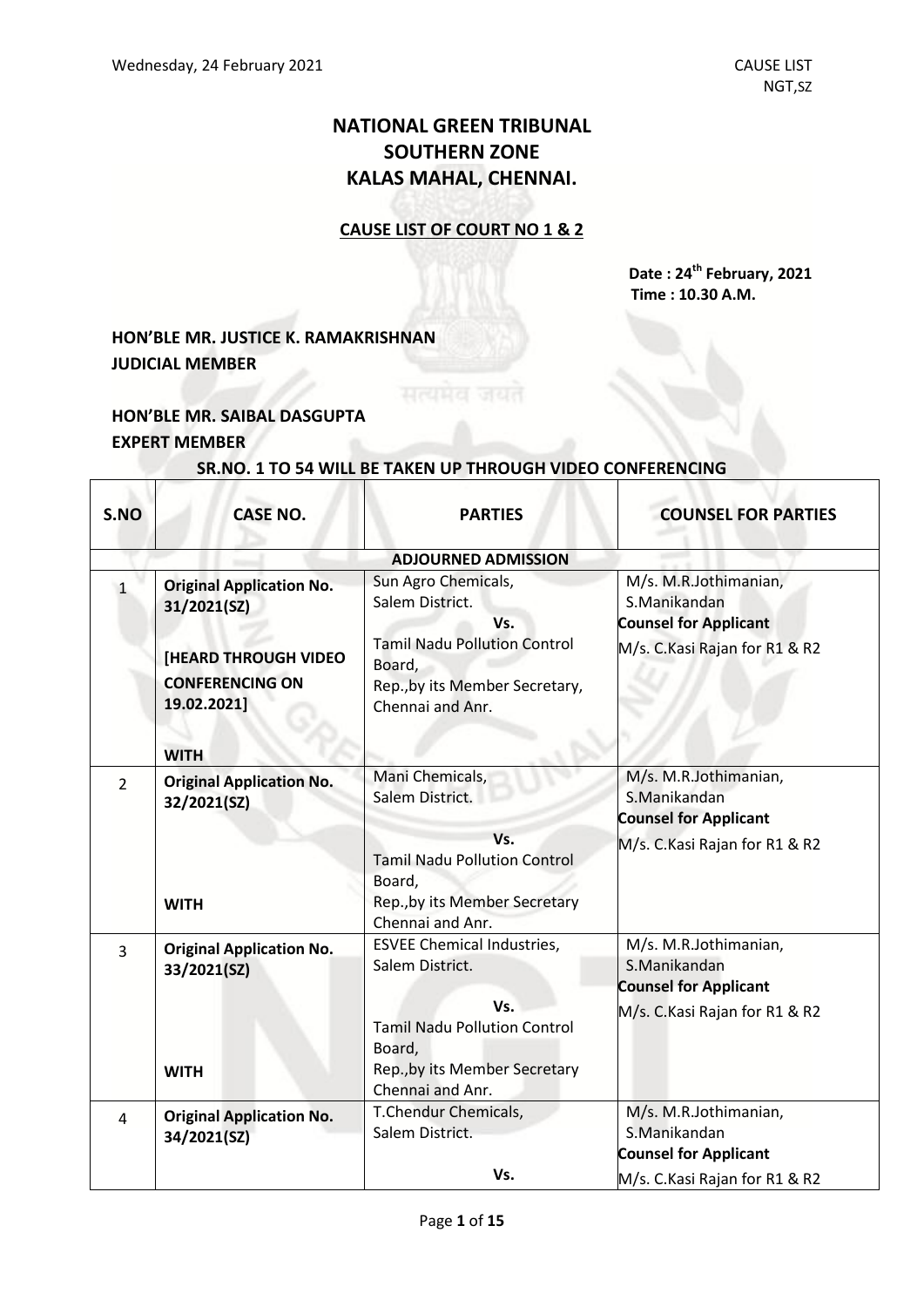|    | <b>WITH</b>                                    | <b>Tamil Nadu Pollution Control</b><br>Board,<br>Rep., by its Member Secretary<br>Chennai and Anr.        |                                                                                                         |
|----|------------------------------------------------|-----------------------------------------------------------------------------------------------------------|---------------------------------------------------------------------------------------------------------|
| 5  | <b>Original Application No.</b><br>35/2021(SZ) | Valarmathi Chemicals,<br>Salem District.                                                                  | M/s. M.R.Jothimanian,<br>S.Manikandan<br><b>Counsel for Applicant</b>                                   |
|    | <b>WITH</b>                                    | Vs.<br><b>Tamil Nadu Pollution Control</b><br>Board,<br>Rep., by its Member Secretary<br>Chennai and Anr. | M/s. C.Kasi Rajan for R1 & R2                                                                           |
| 6  | <b>Original Application No.</b><br>36/2021(SZ) | Thirumurugan Industries,<br>Salem District.                                                               | M/s. M.R.Jothimanian,<br>S.Manikandan<br><b>Counsel for Applicant</b>                                   |
|    | <b>WITH</b>                                    | Vs.<br><b>Tamil Nadu Pollution Control</b><br>Board,<br>Rep., by its Member Secretary<br>Chennai and Anr. | M/s. C. Kasi Rajan for R1 & R2                                                                          |
| 7  | <b>Original Application No.</b><br>37/2021(SZ) | T.Chendur Industries,<br>Salem District.                                                                  | M/s. M.R.Jothimanian,<br>S.Manikandan<br><b>Counsel for Applicant</b>                                   |
|    | <b>WITH</b>                                    | Vs.<br><b>Tamil Nadu Pollution Control</b><br>Board,<br>Rep., by its Member Secretary<br>Chennai and Anr. | M/s. C.Kasi Rajan for R1 & R2                                                                           |
| 8  | <b>Original Application No.</b><br>38/2021(SZ) | Universal Agro Chemicals,<br>Salem District.                                                              | M/s. M.R.Jothimanian,<br>S.Manikandan<br><b>Counsel for Applicant</b>                                   |
|    | <b>WITH</b>                                    | Vs.<br><b>Tamil Nadu Pollution Control</b><br>Board,<br>Rep., by its Member Secretary<br>Chennai and Anr. | M/s. C.Kasi Rajan for R1 & R2                                                                           |
| 9  | <b>Original Application No.</b><br>39/2021(SZ) | Sri Subramanian Chemicals,<br>Salem District.<br>Vs.<br><b>Tamil Nadu Pollution Control</b>               | M/s. M.R.Jothimanian,<br>S.Manikandan<br><b>Counsel for Applicant</b><br>M/s. C. Kasi Rajan for R1 & R2 |
|    | <b>WITH</b>                                    | Board,<br>Rep., by its Member Secretary<br>Chennai and Anr.                                               |                                                                                                         |
| 10 | <b>Original Application No.</b><br>40/2021(SZ) | Sri Kumaran Agro Chemicals,<br>Salem District.                                                            | M/s. M.R.Jothimanian,<br>S.Manikandan<br><b>Counsel for Applicant</b>                                   |
|    |                                                | Vs.<br><b>Tamil Nadu Pollution Control</b><br>Board,                                                      | M/s. C.Kasi Rajan for R1 & R2                                                                           |
|    | <b>WITH</b>                                    | Rep., by its Member Secretary<br>Chennai and Anr.                                                         |                                                                                                         |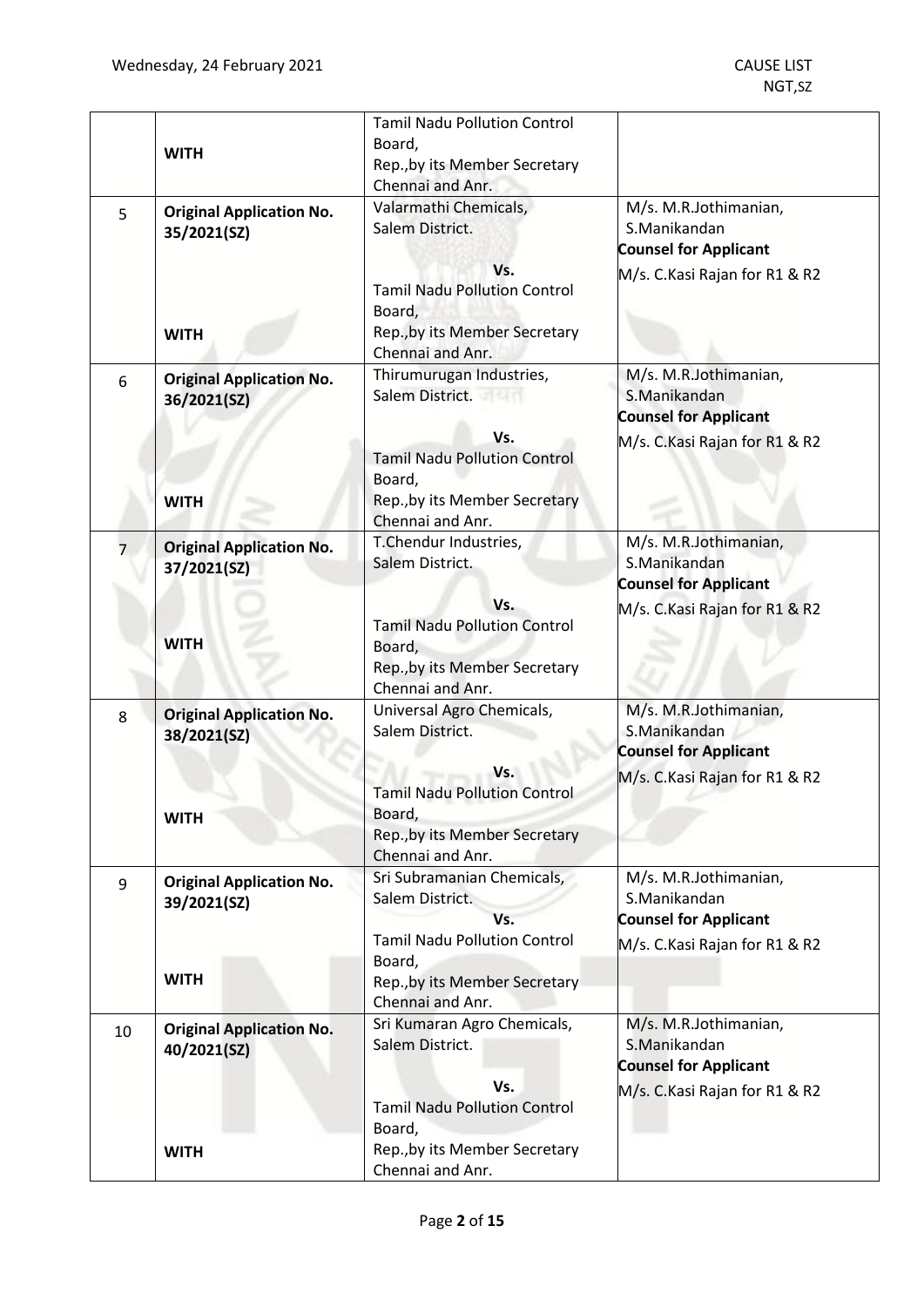| 11 | <b>Original Application No.</b><br>41/2021(SZ)                | Rajeswari Industries,<br>Salem District.                                                                                                                                                                                                                    | M/s. M.R.Jothimanian,<br>S.Manikandan<br><b>Counsel for Applicant</b>                                   |
|----|---------------------------------------------------------------|-------------------------------------------------------------------------------------------------------------------------------------------------------------------------------------------------------------------------------------------------------------|---------------------------------------------------------------------------------------------------------|
|    | <b>WITH</b>                                                   | Vs.<br><b>Tamil Nadu Pollution Control</b><br>Board,<br>Rep., by its Member Secretary<br>Chennai and Anr.                                                                                                                                                   | M/s. C. Kasi Rajan for R1 & R2                                                                          |
| 12 | <b>Original Application No.</b><br>42/2021(SZ)<br><b>WITH</b> | Pallava Chemicals,<br>Salem District.<br>Vs.<br><b>Tamil Nadu Pollution Control</b><br>Board, and the state of the state of the state of the state of the state of the state of the state of the state<br>Rep., by its Member Secretary<br>Chennai and Anr. | M/s. M.R.Jothimanian,<br>S.Manikandan<br><b>Counsel for Applicant</b><br>M/s. C.Kasi Rajan for R1 & R2  |
| 13 | <b>Original Application No.</b><br>43/2021(SZ)<br><b>WITH</b> | Kabaleeswar Chemicals,<br>Salem District.<br>Vs.<br><b>Tamil Nadu Pollution Control</b><br>Board,<br>Rep., by its Member Secretary<br>Chennai and Anr.                                                                                                      | M/s. M.R.Jothimanian,<br>S.Manikandan<br><b>Counsel for Applicant</b><br>M/s. C.Kasi Rajan for R1 & R2  |
| 14 | <b>Original Application No.</b><br>44/2021(SZ)<br><b>WITH</b> | Jothi Chemicals,<br>Salem District.<br>Vs.<br><b>Tamil Nadu Pollution Control</b><br>Board,<br>Rep., by its Member Secretary<br>Chennai and Anr.                                                                                                            | M/s. M.R.Jothimanian,<br>S.Manikandan<br><b>Counsel for Applicant</b><br>M/s. C. Kasi Rajan for R1 & R2 |
| 15 | <b>Original Application No.</b><br>45/2021(SZ)<br><b>WITH</b> | Sreenivas Chemicals Unit II,<br>Salem District.<br>Vs.<br><b>Tamil Nadu Pollution Control</b><br>Board,<br>Rep., by its Member Secretary<br>Chennai and Anr.                                                                                                | M/s. M.R.Jothimanian,<br>S.Manikandan<br><b>Counsel for Applicant</b><br>M/s. C.Kasi Rajan for R1 & R2  |
| 16 | <b>Original Application No.</b><br>46/2021(SZ)<br><b>WITH</b> | Tirumalai Chemicals,<br>Formerly Rajeswari Chemicals,<br>Salem District.<br>Vs.<br><b>Tamil Nadu Pollution Control</b><br>Board,<br>Rep., by its Member Secretary<br>Chennai and Anr.                                                                       | M/s. M.R.Jothimanian,<br>S.Manikandan<br><b>Counsel for Applicant</b><br>M/s. C. Kasi Rajan for R1 & R2 |
| 17 | <b>Original Application No.</b><br>47/2021(SZ)                | Tirupathi Chemicals,<br>Salem District.                                                                                                                                                                                                                     | M/s. M.R.Jothimanian,<br>S.Manikandan<br><b>Counsel for Applicant</b>                                   |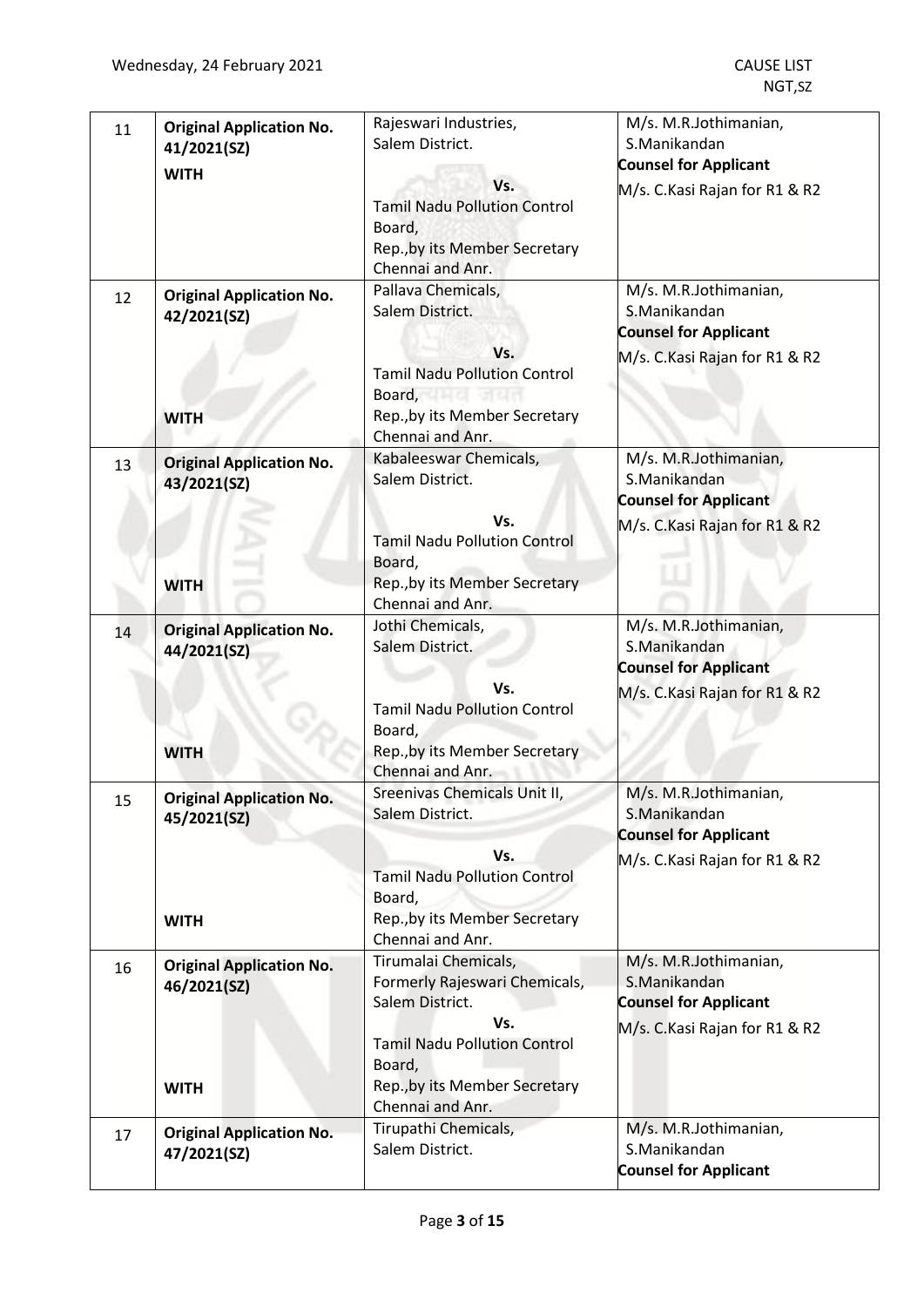|    |                                                | Vs.                                                                                                       | M/s. C.Kasi Rajan for R1 & R2                                                                          |
|----|------------------------------------------------|-----------------------------------------------------------------------------------------------------------|--------------------------------------------------------------------------------------------------------|
|    | <b>WITH</b>                                    | <b>Tamil Nadu Pollution Control</b><br>Board,<br>Rep., by its Member Secretary                            |                                                                                                        |
|    |                                                | Chennai and Anr.                                                                                          |                                                                                                        |
| 18 | <b>Original Application No.</b><br>48/2021(SZ) | Nageswari Chemicals,<br>Salem District.                                                                   | M/s. M.R.Jothimanian,<br>S.Manikandan<br><b>Counsel for Applicant</b>                                  |
|    | <b>WITH</b>                                    | Vs.<br><b>Tamil Nadu Pollution Control</b><br>Board,<br>Rep., by its Member Secretary                     | M/s. C.Kasi Rajan for R1 & R2                                                                          |
|    |                                                | Chennai and Anr.                                                                                          |                                                                                                        |
| 19 | <b>Original Application No.</b><br>49/2021(SZ) | Visakan Enterprises,<br>Salem District.                                                                   | M/s. M.R.Jothimanian,<br>S.Manikandan<br><b>Counsel for Applicant</b>                                  |
|    | <b>WITH</b>                                    | Vs.<br><b>Tamil Nadu Pollution Control</b><br>Board,<br>Rep., by its Member Secretary                     | M/s. C.Kasi Rajan for R1 & R2                                                                          |
|    |                                                | Chennai and Anr.                                                                                          |                                                                                                        |
| 20 | <b>Original Application No.</b><br>50/2021(SZ) | Mahaveer Agro Chemicals,<br>Salem District.                                                               | M/s. M.R.Jothimanian,<br>S.Manikandan<br><b>Counsel for Applicant</b>                                  |
|    | <b>WITH</b>                                    | Vs.<br><b>Tamil Nadu Pollution Control</b><br>Board,<br>Rep., by its Member Secretary                     | M/s. C.Kasi Rajan for R1 & R2                                                                          |
| 21 | <b>Original Application No.</b><br>51/2021(SZ) | Chennai and Anr.<br>Calcimag Chemical (INDIA) Pvt.Ltd,<br>Salem District.                                 | M/s. M.R.Jothimanian,<br>S.Manikandan                                                                  |
|    | <b>WITH</b>                                    | Vs.<br><b>Tamil Nadu Pollution Control</b><br>Board,<br>Rep., by its Member Secretary<br>Chennai and Anr. | <b>Counsel for Applicant</b><br>M/s. C.Kasi Rajan for R1 & R2                                          |
| 22 | <b>Original Application No.</b><br>52/2021(SZ) | S.S.Industries,<br>Salem District.<br>Vs.                                                                 | M/s. M.R.Jothimanian,<br>S.Manikandan<br><b>Counsel for Applicant</b>                                  |
|    | <b>WITH</b>                                    | <b>Tamil Nadu Pollution Control</b><br>Board,<br>Rep., by its Member Secretary<br>Chennai and Anr.        | M/s. C.Kasi Rajan for R1 & R2                                                                          |
| 23 | <b>Original Application No.</b><br>53/2021(SZ) | Sri Vinayaga Chemicals,<br>Salem District.<br>Vs.<br><b>Tamil Nadu Pollution Control</b>                  | M/s. M.R.Jothimanian,<br>S.Manikandan<br><b>Counsel for Applicant</b><br>M/s. C.Kasi Rajan for R1 & R2 |
|    | <b>WITH</b>                                    | Board,<br>Rep., by its Member Secretary<br>Chennai and Anr.                                               |                                                                                                        |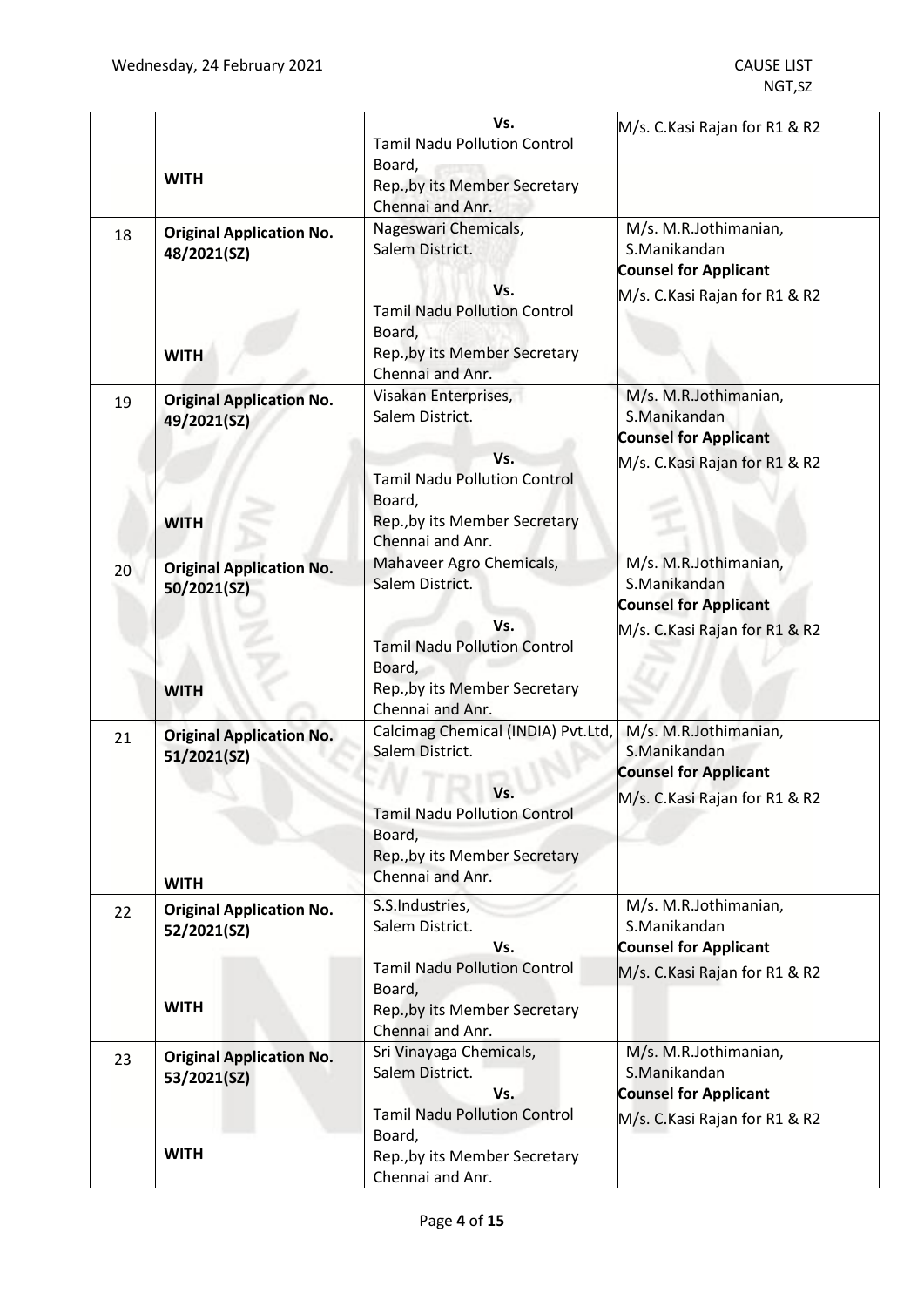| 24 | <b>Original Application No.</b><br>54/2021(SZ) | Sabari Ago Chem,<br>Salem District.                                                                       | M/s. M.R.Jothimanian,<br>S.Manikandan<br><b>Counsel for Applicant</b>                                  |
|----|------------------------------------------------|-----------------------------------------------------------------------------------------------------------|--------------------------------------------------------------------------------------------------------|
|    | <b>WITH</b>                                    | Vs.<br><b>Tamil Nadu Pollution Control</b><br>Board,<br>Rep., by its Member Secretary<br>Chennai and Anr. | M/s. C.Kasi Rajan for R1 & R2                                                                          |
| 25 | <b>Original Application No.</b><br>55/2021(SZ) | Ram Lax Industries,<br>Salem District.<br>Vs.<br><b>Tamil Nadu Pollution Control</b>                      | M/s. M.R.Jothimanian,<br>S.Manikandan<br><b>Counsel for Applicant</b><br>M/s. C.Kasi Rajan for R1 & R2 |
|    | <b>WITH</b>                                    | Board,<br>Rep., by its Member Secretary<br>Chennai and Anr.                                               |                                                                                                        |
| 26 | <b>Original Application No.</b><br>56/2021(SZ) | SR & Co.,<br>Formerly Gee Gee Kay Pvt., Ltd,<br>Salem District.                                           | M/s. M.R.Jothimanian,<br>S.Manikandan<br><b>Counsel for Applicant</b>                                  |
|    | <b>WITH</b>                                    | Vs.<br><b>Tamil Nadu Pollution Control</b><br>Board,<br>Rep., by its Member Secretary<br>Chennai and Anr. | M/s. C.Kasi Rajan for R1 & R2                                                                          |
| 27 | <b>Original Application No.</b><br>57/2021(SZ) | <b>B.K.S Industries,</b><br>Salem District.                                                               | M/s. M.R.Jothimanian,<br>S.Manikandan<br><b>Counsel for Applicant</b>                                  |
|    | <b>WITH</b>                                    | Vs.<br><b>Tamil Nadu Pollution Control</b><br>Board,<br>Rep., by its Member Secretary<br>Chennai and Anr. | M/s. C.Kasi Rajan for R1 & R2                                                                          |
| 28 | <b>Original Application No.</b><br>58/2021(SZ) | Sri Venkateswara Chemicals,<br>Salem District.                                                            | M/s. M.R.Jothimanian,<br>S.Manikandan<br><b>Counsel for Applicant</b>                                  |
|    | <b>WITH</b>                                    | Vs.<br><b>Tamil Nadu Pollution Control</b><br>Board,<br>Rep., by its Member Secretary<br>Chennai and Anr. | M/s. C.Kasi Rajan for R1 & R2                                                                          |
| 29 | <b>Original Application No.</b><br>59/2021(SZ) | Mani Agro Chem,<br>Salem District.<br>Vs.                                                                 | M/s. M.R.Jothimanian,<br>S.Manikandan<br><b>Counsel for Applicant</b>                                  |
|    | <b>WITH</b>                                    | <b>Tamil Nadu Pollution Control</b><br>Board,<br>Rep., by its Member Secretary<br>Chennai and Anr.        | M/s. C.Kasi Rajan for R1 & R2                                                                          |
| 30 | <b>Original Application No.</b><br>60/2021(SZ) | Sri Sivasakthi Industry,<br>Salem District.                                                               | M/s. M.R.Jothimanian,<br>S.Manikandan<br><b>Counsel for Applicant</b>                                  |
|    |                                                | Vs.                                                                                                       | M/s. C.Kasi Rajan for R1 & R2                                                                          |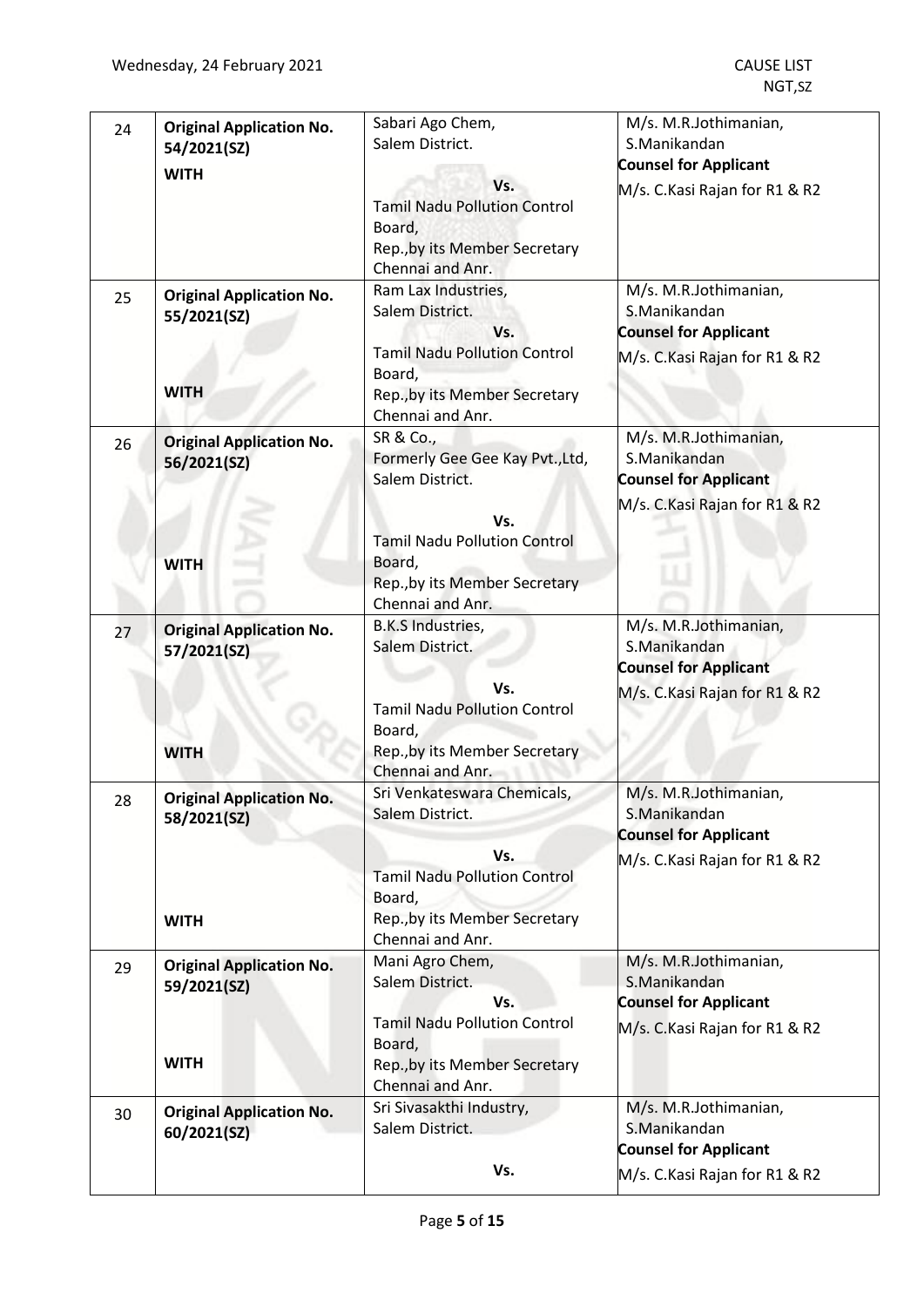|    | <b>WITH</b>                     | <b>Tamil Nadu Pollution Control</b>        |                                |
|----|---------------------------------|--------------------------------------------|--------------------------------|
|    |                                 | Board,                                     |                                |
|    |                                 | Rep., by its Member Secretary              |                                |
|    |                                 | Chennai and Anr.                           |                                |
| 31 | <b>Original Application No.</b> | Ramana Iyyanar Chemicals,                  | M/s. M.R.Jothimanian,          |
|    | 61/2021(SZ)                     | Salem District.                            | S.Manikandan                   |
|    |                                 |                                            | <b>Counsel for Applicant</b>   |
|    |                                 | Vs.                                        | M/s. C.Kasi Rajan for R1 & R2  |
|    |                                 | <b>Tamil Nadu Pollution Control</b>        |                                |
|    |                                 | Board,                                     |                                |
|    | <b>WITH</b>                     | Rep., by its Member Secretary              |                                |
|    |                                 | Chennai and Anr.                           |                                |
|    |                                 | Abirami Chemicals,                         | M/s. M.R.Jothimanian,          |
| 32 | <b>Original Application No.</b> | Salem District.                            | S.Manikandan                   |
|    | 62/2021(SZ)                     | Vs.                                        | <b>Counsel for Applicant</b>   |
|    |                                 |                                            |                                |
|    |                                 | <b>Tamil Nadu Pollution Control</b>        | M/s. C. Kasi Rajan for R1 & R2 |
|    | <b>WITH</b>                     | Board,                                     |                                |
|    |                                 | Rep., by its Member Secretary              |                                |
|    |                                 | Chennai and Anr.                           |                                |
| 33 | <b>Original Application No.</b> | Alamelu Magnesia Pvt., Ltd,                | M/s. M.R.Jothimanian,          |
|    | 63/2021(SZ)                     | Salem District.                            | S.Manikandan                   |
|    |                                 |                                            | <b>Counsel for Applicant</b>   |
|    |                                 | Vs.                                        | M/s. C.Kasi Rajan for R1 & R2  |
|    |                                 | <b>Tamil Nadu Pollution Control</b>        |                                |
|    | <b>WITH</b>                     | Board,                                     |                                |
|    |                                 | Rep., by its Member Secretary              |                                |
|    |                                 | Chennai and Anr.                           |                                |
| 34 | <b>Original Application No.</b> | Abirami Industries,                        | M/s. M.R.Jothimanian,          |
|    | 64/2021(SZ)                     | Salem District.                            | S.Manikandan                   |
|    |                                 |                                            | <b>Counsel for Applicant</b>   |
|    |                                 | Vs.                                        | M/s. C.Kasi Rajan for R1 & R2  |
|    |                                 | <b>Tamil Nadu Pollution Control</b>        |                                |
|    |                                 | Board,                                     |                                |
|    | <b>WITH</b>                     | Rep., by its Member Secretary              |                                |
|    |                                 | Chennai and Anr.                           |                                |
|    |                                 | Mettur Mag,                                | M/s. M.R.Jothimanian,          |
| 35 | <b>Original Application No.</b> | Salem District.                            | S.Manikandan                   |
|    | 65/2021(SZ)                     |                                            |                                |
|    |                                 | Vs.<br><b>Tamil Nadu Pollution Control</b> | <b>Counsel for Applicant</b>   |
|    |                                 |                                            | M/s. C.Kasi Rajan for R1 & R2  |
|    | <b>WITH</b>                     | Board,                                     |                                |
|    |                                 | Rep., by its Member Secretary              |                                |
|    |                                 | Chennai and Anr.                           |                                |
| 36 | <b>Original Application No.</b> | Pavithra Industries,                       | M/s. M.R.Jothimanian,          |
|    | 66/2021(SZ)                     | Salem District.                            | S.Manikandan                   |
|    |                                 |                                            | <b>Counsel for Applicant</b>   |
|    |                                 | Vs.                                        | M/s. C.Kasi Rajan for R1 & R2  |
|    |                                 | <b>Tamil Nadu Pollution Control</b>        |                                |
|    | <b>WITH</b>                     | Board,                                     |                                |
|    |                                 |                                            |                                |
|    |                                 | Rep., by its Member Secretary              |                                |
|    |                                 | Chennai and Anr.                           |                                |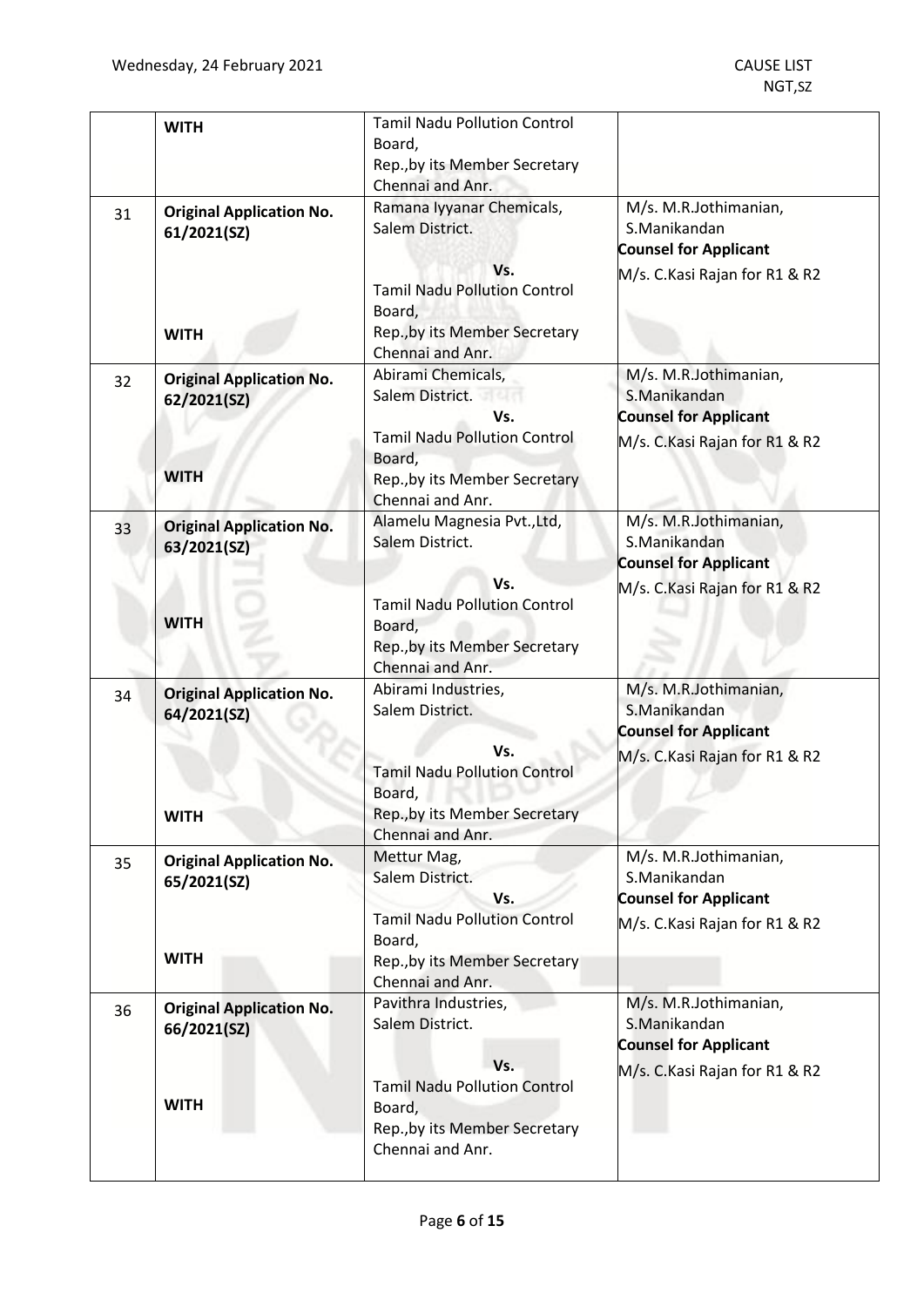| 37 | <b>Original Application No.</b><br>67/2021(SZ)                                                            | N.M.R Industries,<br>Salem District.                                                                                                                                                                                                                           | M/s. M.R.Jothimanian,<br>S.Manikandan<br><b>Counsel for Applicant</b>                                                                             |
|----|-----------------------------------------------------------------------------------------------------------|----------------------------------------------------------------------------------------------------------------------------------------------------------------------------------------------------------------------------------------------------------------|---------------------------------------------------------------------------------------------------------------------------------------------------|
|    | <b>WITH</b>                                                                                               | Vs.<br><b>Tamil Nadu Pollution Control</b><br>Board,<br>Rep., by its Member Secretary<br>Chennai and Anr.                                                                                                                                                      | M/s. C.Kasi Rajan for R1 & R2                                                                                                                     |
| 38 | <b>Original Application No.</b><br>68/2021(SZ)                                                            | Tripal International,<br>Salem District.<br>Vs.<br><b>Tamil Nadu Pollution Control</b><br>Board, and the state of the state of the state of the state of the state of the state of the state of the state<br>Rep., by its Member Secretary<br>Chennai and Anr. | M/s. M.R.Jothimanian,<br>S.Manikandan<br><b>Counsel for Applicant</b><br>M/s. C.Kasi Rajan for R1 & R2                                            |
|    |                                                                                                           | <b>FOR REPORT</b>                                                                                                                                                                                                                                              |                                                                                                                                                   |
| 39 | <b>Original Application No.</b><br>174 of 2017(SZ)<br>&                                                   | <b>Suo Motu</b><br>Proceedings initiated based on<br>the newspaper report published                                                                                                                                                                            | M/s. Kamalesh Kannan<br>for R1 to R3, R5                                                                                                          |
|    | I.A No.127/2020(SZ)                                                                                       | in Dinakaran Tamil daily<br>newspaper dated 02.08.2017<br>under the Caption "Toxic Foam<br>formation in Mettur Dam".                                                                                                                                           | M/s. C.Kasirajan for R4,R6                                                                                                                        |
|    | <b>[HEARD THROUGH VIDEO</b><br><b>CONFERENCING ON</b><br>27.07.2020,22.09.2020,<br>12.02.2021,19.02.2021] | Vs.<br>The Chief Secretary to<br>the Government of Tamil Nadu,<br>Chennai and Ors.                                                                                                                                                                             | M/s. M.R.Jothimanian &<br>S.Manikandan/Counsel for I.A<br>[FOR CONSIDERATION REPORT]                                                              |
|    |                                                                                                           | FOR CONSIDERATION OF APPLICATION                                                                                                                                                                                                                               |                                                                                                                                                   |
| 40 | M.A No.06/2020(SZ)<br>IN                                                                                  | Gavinolla Srinivas<br>Vs.                                                                                                                                                                                                                                      | M/s. Sravan Kumar,<br>Kothai Muthu Meenal                                                                                                         |
|    | <b>Original Application No.</b><br>71/2020(SZ)<br><b>[HEARD THROUGH VIDEO</b><br><b>CONFERENCING ON</b>   | Union of India and Ors.                                                                                                                                                                                                                                        | <b>Counsel for Applicant</b><br>M/s. M.Sumathi for R1<br>M/s. H. Yasmeen Ali for R3<br>M/s. MaduriDonti Reddyfor R4<br>M/s. D.Ramesh Kumar for R5 |
|    | 21.12.2020,18.01.2021,<br>02.02.2021,16.02.2021]                                                          |                                                                                                                                                                                                                                                                | <b>[FOR CONSIDERATION OF</b>                                                                                                                      |
|    |                                                                                                           |                                                                                                                                                                                                                                                                | <b>APPLICATION]</b>                                                                                                                               |
|    |                                                                                                           | <b>FOR APPEARANCE OF PARTIES</b>                                                                                                                                                                                                                               |                                                                                                                                                   |
| 41 | Appeal.No.19/2020(SZ)                                                                                     | B.Madhan Kumar Reddy,                                                                                                                                                                                                                                          | M/s. Kambhampati Ramesh Babu                                                                                                                      |
|    |                                                                                                           | <b>SPS Nellore District</b>                                                                                                                                                                                                                                    | <b>Counsel for Appellant</b>                                                                                                                      |
|    |                                                                                                           | Vs.                                                                                                                                                                                                                                                            | M/s. Me. Saraswathy for R1,R2                                                                                                                     |
|    | [HEARD THROUGH VIDEO                                                                                      | The Government of India,                                                                                                                                                                                                                                       | M/s. Madhuri Donti Reddy                                                                                                                          |
|    | <b>CONFERENCING ON</b>                                                                                    | Rep., by its Director,                                                                                                                                                                                                                                         | for R3 to R6                                                                                                                                      |
|    | 10.08.2020, 13.10.2020]                                                                                   | Ministry of Environment, Forest                                                                                                                                                                                                                                | M/s. K.S.Viswanathan for R7                                                                                                                       |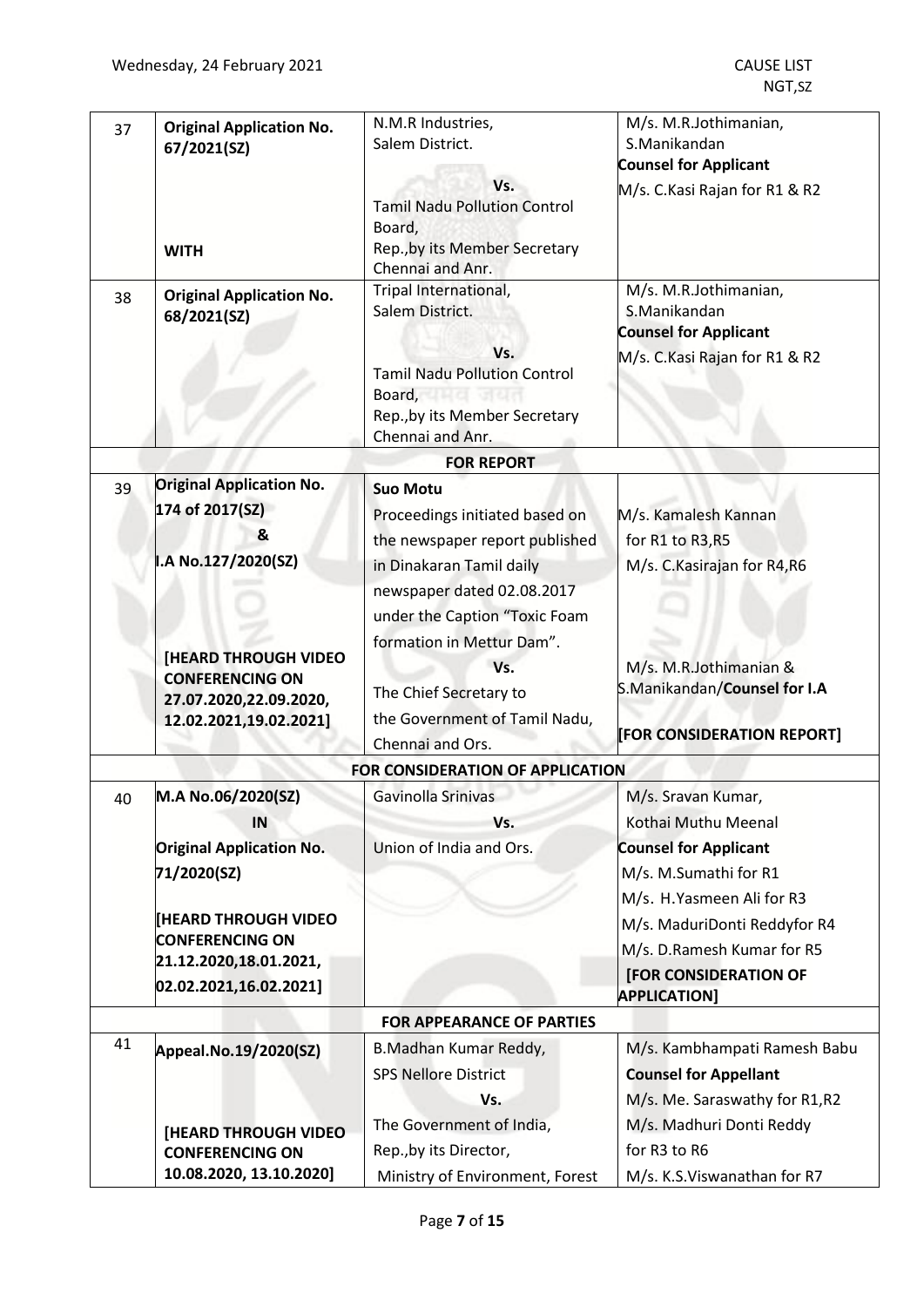|    |                                                                                                                                                                                                    | and Climate Change,<br>New Delhi and Ors.                                                                                                                                                                                                                                                      | <b>[FOR APPEARANCE OF</b><br><b>RESPONDENT 1 &amp; 2 AND</b><br><b>COMPLETION OF PLEADINGS]</b>                                                                                                                                                                                                    |
|----|----------------------------------------------------------------------------------------------------------------------------------------------------------------------------------------------------|------------------------------------------------------------------------------------------------------------------------------------------------------------------------------------------------------------------------------------------------------------------------------------------------|----------------------------------------------------------------------------------------------------------------------------------------------------------------------------------------------------------------------------------------------------------------------------------------------------|
| 42 | Appeal. No.32/2020(SZ)<br>[HEARD THROUGH VIDEO<br><b>CONFERENCING ON</b><br>21.12.2020]<br><b>WITH</b>                                                                                             | D.Ranjith Kumar<br>Vs.<br>Union of India and Ors.                                                                                                                                                                                                                                              | M/s. Nivedita S Menon &<br>N.Kuppusamy<br><b>Counsel for Appellant</b><br>M/s. G.M.Syed Nurullah Sheriff<br>for R1<br>M/s. C. Kasirajan for R2, R3<br>[FOR APPEARANCE OF PARTIES]                                                                                                                  |
| 43 | Appeal. No.34/2020(SZ)<br><b>[HEARD THROUGH VIDEO</b><br><b>CONFERENCING ON</b><br>23.12.2020]                                                                                                     | G.Praveena and anr.<br>Vs.<br>Union of India and Ors.                                                                                                                                                                                                                                          | M/s. A.Yogeshwaran,<br>Poongkhulali B<br><b>Counsel for Appellant</b><br>M/s. Me. Saraswathy for R1<br>[FOR APPEARANCE OF PARTIES]                                                                                                                                                                 |
| 44 | <b>Original Application No.</b><br>60/2020(SZ)<br>&<br>I.A. No. 27/2020(SZ)<br>[FOR INTERIM STAY]<br><b>HEARD THROUGH VIDEO</b><br><b>CONFERENCING ON</b><br>18.05.2020,09.07.2020,<br>28.01.2021] | S.Pappathi<br>Vs.<br>The Chairman,<br><b>Tamil Nadu Pollution Control</b><br>Board, Chennai and Ors.                                                                                                                                                                                           | M/s. A.Swetha Meenal<br><b>Counsel for Applicant</b><br>M/s. Kasirajan for R1 & R2<br>M/s. R.Parthasarathy,<br>Rahul Balaji for R3<br>M/s. Kathiresan for R4<br><b>FOR APPEARANCE OF</b><br><b>RESPONDENT 4, COMPLETION OF</b><br><b>PLEADINGS &amp; CONSIDERATION OF</b><br><b>URTHER REPORT]</b> |
| 45 | <b>Original Application No.</b><br>150/2020(SZ)<br><b>THEARD THROUGH VIDEO</b><br><b>CONFERENCING ON</b><br>17.08.2020]                                                                            | Tribunal on its own motion<br><b>SUO MOTU</b> based on the News<br>Item in Dinamalar Tamil<br>newspaper dt: 07.08.2020,<br>"PuthagaramThangal Lake is<br>endangered to disappear in<br>maps".<br>Vs.<br>The Principal Secretary to<br>Government, Public Works<br>Department, Chennai and ors. | Dr.V.R.Thiru Narayanan<br>for R1, R2, R3, R4, R6<br>M/s. C. Kasirajan for R5<br>M/s. G.Janakiraman for R7<br>M/s. P.T.Ramadevi for R8<br>[FOR APPEARANCE OF PARTIES,<br><b>COMPLETION OF PLEADINGS AND</b><br><b>CONSIDERATION OF REPORT]</b>                                                      |
| 46 | <b>Original Application No.</b><br>18/2021(SZ)                                                                                                                                                     | Mr.R.Swaminathan,<br>Nagapatinam.<br>Vs.<br>The Distrct Collector,<br>Nagapattinam and Ors.                                                                                                                                                                                                    | M/s. M.K.Subramanian,<br>M.R.Gokul Krishnan,<br>K.Sankar Vignesh, N.Shrivatsav<br><b>Counsel for Applicant</b><br>Dr.V.R.Thirunarayanan                                                                                                                                                            |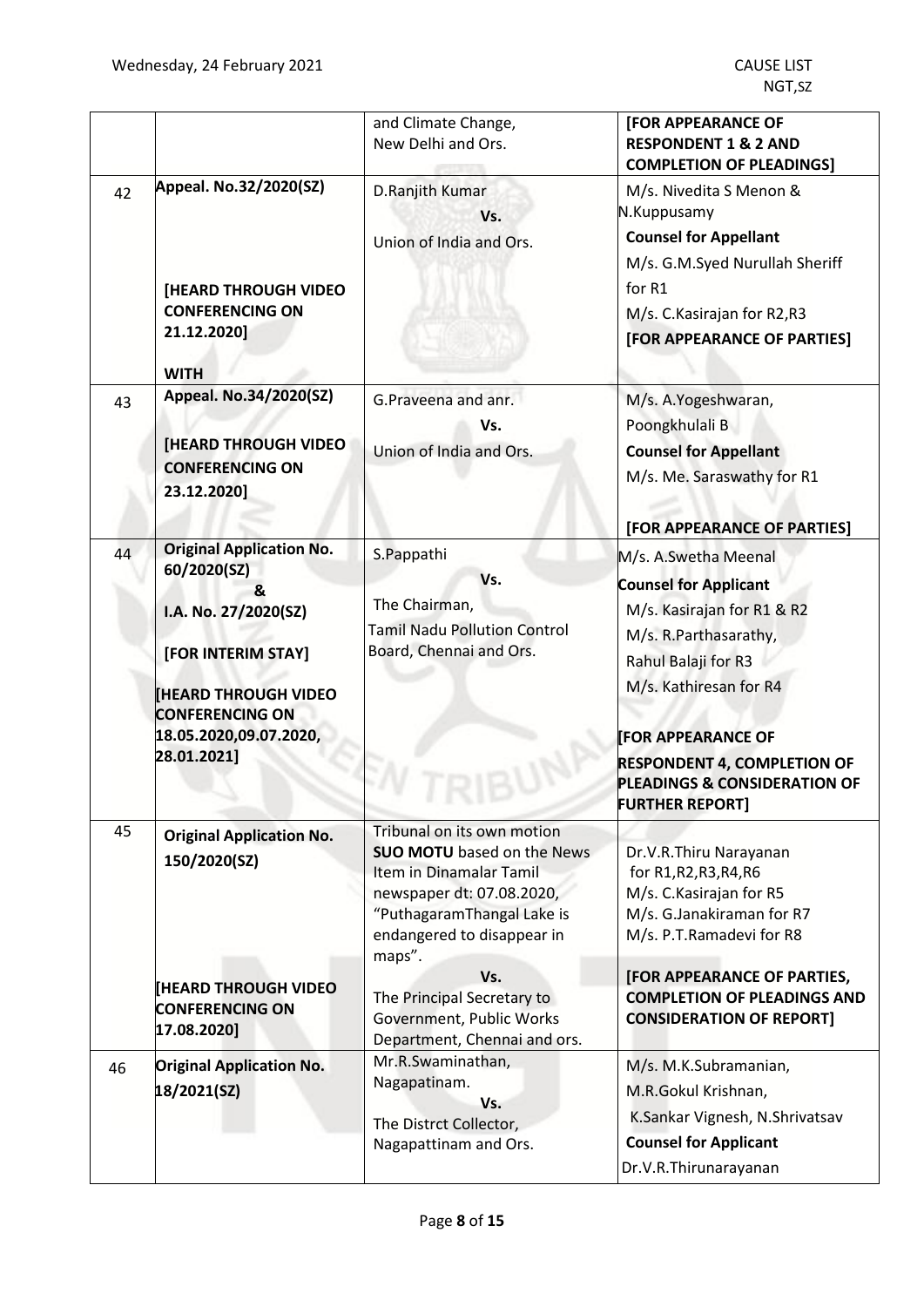|    |                                                      |                                                         | for R1 to R3, R5, R8                                                                                                |
|----|------------------------------------------------------|---------------------------------------------------------|---------------------------------------------------------------------------------------------------------------------|
|    |                                                      |                                                         | M/s. P.Srinivas for R4                                                                                              |
|    |                                                      |                                                         | M/s. Abdul Saleem for R6                                                                                            |
|    |                                                      |                                                         | M/s. C. Kasirajan for R7                                                                                            |
|    | <b>[HEARD THROUGH VIDEO</b>                          |                                                         |                                                                                                                     |
|    | <b>FERENCING ON 25.01.2021]</b>                      |                                                         | <b>[FOR APPEARANCE OF PARTIES</b><br>AND CONSIDERATION OF REPORT<br>AND ALSO FOR COMPLETION OF<br><b>PLEADINGS]</b> |
|    |                                                      | <b>FOR COMPLETION OF PLEADINGS</b>                      |                                                                                                                     |
| 47 | <b>Original Application No.</b>                      | Sarangam, Cuddalore.                                    | M/s. M.Sudharsan, S.Mayilnathan                                                                                     |
|    | 181/2020(SZ)                                         | Vs.<br>मत्यमत                                           | <b>Counsel for Applicant</b>                                                                                        |
|    |                                                      | The Collector,                                          | M/s. V.R.Thiru Narayanan                                                                                            |
|    |                                                      | Cuddalore and Ors.                                      | for R1, R5, R7, R8, R9, R10                                                                                         |
|    |                                                      |                                                         | M/s. T.N.C. Kausik for R2                                                                                           |
|    |                                                      |                                                         | M/s. C. Kasirajan for R3, R4                                                                                        |
|    | <b>[HEARD THROUGH VIDEO</b>                          |                                                         | M/s. Abdul Saleem,                                                                                                  |
|    | <b>CONFERENCING ON</b>                               |                                                         | S.Saravanan for R6                                                                                                  |
|    | 24.09.2020,18.01.2021]                               |                                                         | M/s. V.Neethidurai,                                                                                                 |
|    |                                                      |                                                         | M.Gajalakshmi for R11, R12, R13                                                                                     |
|    |                                                      |                                                         |                                                                                                                     |
|    |                                                      |                                                         | [FOR COMPLETION OF<br>PLEADINGS, CONSIDERATION OF<br><b>REPORT]</b>                                                 |
|    |                                                      | <b>FOR REPORT</b>                                       |                                                                                                                     |
| 48 | <b>Original Application No.</b><br>37/2012(SZ)       | S.P. Surendranath Karthik,                              | M/s. Kaushik Narain Sharma<br><b>Counsel for Applicant</b>                                                          |
|    |                                                      | Vs.                                                     | M/s. P. Srinivas for R1 & R12                                                                                       |
|    |                                                      | The Chairman,                                           | M/s. C. Kasirajan for R2, R3                                                                                        |
|    | <b>HEARD THROUGH VIDEO</b><br><b>CONFERENCING ON</b> | Pallavaram Municipality and Ors.                        | Dr.V.R.Thirunarayanan                                                                                               |
|    | 27.05.2020,11.08.2020,                               |                                                         | for R5 to R11                                                                                                       |
|    | 25.09.2020,11.11.2020,                               |                                                         | M/s. D.S. Ekambaram for R4                                                                                          |
|    | 08.01.2021]                                          |                                                         |                                                                                                                     |
|    |                                                      |                                                         | <b>FOR CONSIDERATION OF FURTHER</b>                                                                                 |
|    |                                                      |                                                         | <b>REPORT1</b>                                                                                                      |
| 49 | <b>Original Application No.</b>                      | <b>Suo Motu</b>                                         | Dr.V.R.Thirunarayanan                                                                                               |
|    | 299/2013(SZ)                                         | (Based on news item                                     | for R1 R2, R5                                                                                                       |
|    |                                                      | in the Hindu dated                                      | M/s. P.T.Ramadevi for R3                                                                                            |
|    | <b>[HEARD THROUGH VIDEO</b>                          | 25.10.2013)                                             | M/s. C. Kasirajan for R4                                                                                            |
|    | <b>CONFERENCING ON</b>                               | Vs.                                                     |                                                                                                                     |
|    | 20.11.2020,22.01.2021]                               | The Addl. Chief Secy. to Govt.,                         | <b>FOR CONSIDERATION OF</b>                                                                                         |
|    |                                                      | <b>Environment &amp; Forests</b><br>Department and Ors. | <b>PROGRESS REPORT AND</b>                                                                                          |
|    | <b>WITH</b>                                          |                                                         | <b>INDEPENDENT REPORT]</b>                                                                                          |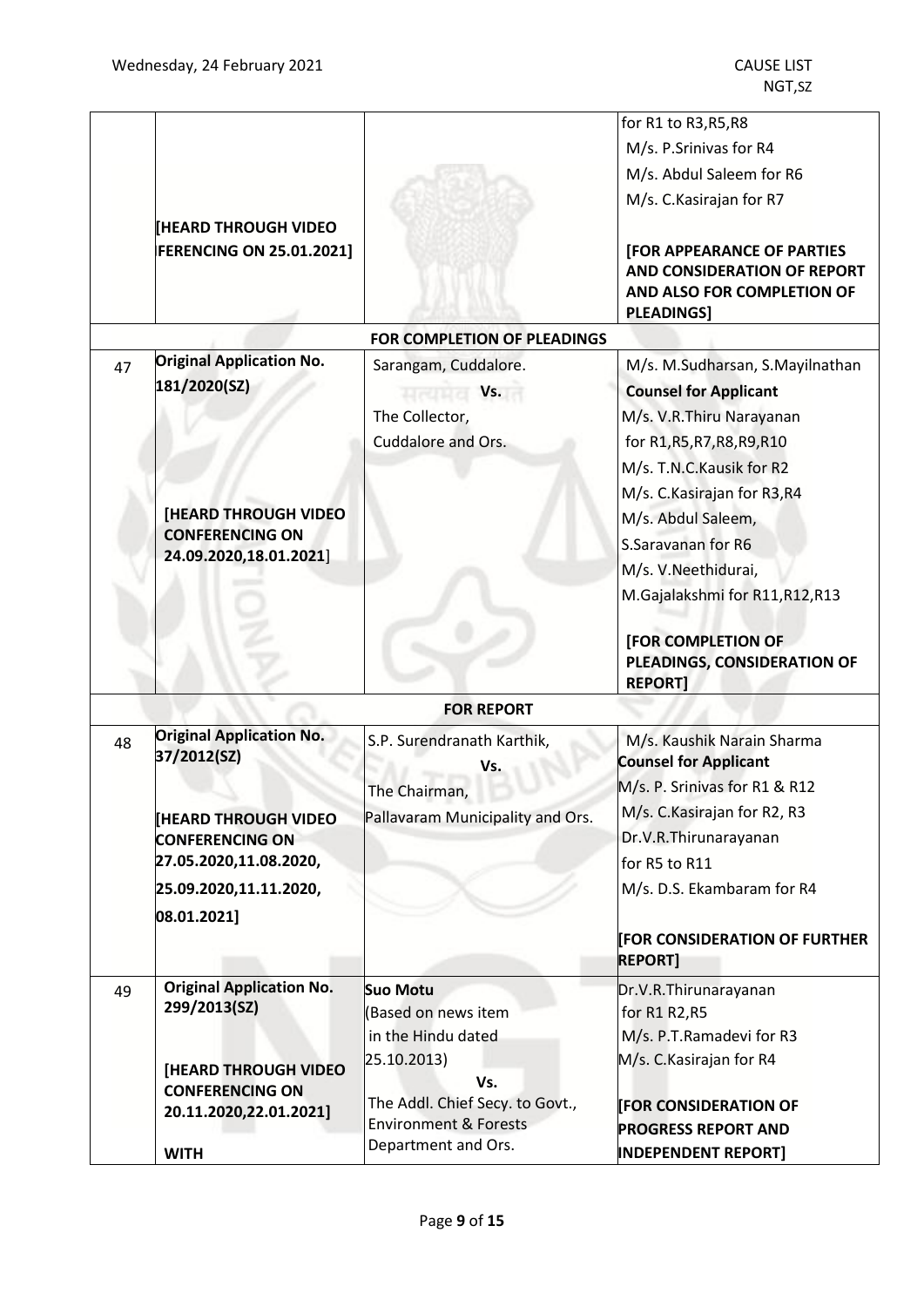| 50 | <b>Original Application No.</b><br>164/2014(SZ)<br><b>WITH</b> | P. Edwin Wilson,<br>Purasaiwalkam, Chennai<br><b>Vs</b><br>The State of Tamil Nadu,<br>Rep by its Chief Secy.,<br>Chennai and Ors.<br>मत्वमत | M/s. Syed Azam Mohammed<br><b>Counsel for Applicant</b><br>Dr.V.R.Thirunarayanan<br>for R1, R2, R3, R4, & R6, R7<br>M/s. P.T.Ramadevi for R5<br>M/s. Me.Saraswathi for R8<br>M/s. C. Kasirajan for R9<br>M/s. R.Janakiraman for R10<br>M/s.Senthil Kumar for R11<br>M/s. B.Manoharan for R12<br>M/s. Abdul Saleem for R13<br>M/s. D.S. Ekambaram for R14<br>M/s. C.Rameshfor R16<br>M/s. P.Rathenavel, C.Mariappan,<br>M.Ezilarasan & C.Sundaramoorthy<br>for R17, R18<br>M/s. Stanly Hebzon Singh for R19<br>M/s. S.Ratnasabapathy<br>for R20 to R24<br><b>FOR CONSIDERATION OF</b> |
|----|----------------------------------------------------------------|----------------------------------------------------------------------------------------------------------------------------------------------|--------------------------------------------------------------------------------------------------------------------------------------------------------------------------------------------------------------------------------------------------------------------------------------------------------------------------------------------------------------------------------------------------------------------------------------------------------------------------------------------------------------------------------------------------------------------------------------|
|    |                                                                |                                                                                                                                              | <b>PROGRESS REPORT AND</b><br><b>INDEPENDENT REPORT]</b>                                                                                                                                                                                                                                                                                                                                                                                                                                                                                                                             |
| 51 | <b>Original Application No.</b><br>164/2015(SZ)<br><b>WITH</b> | Jawaharlal Shanmugam,<br>Thiruvanmiyur, Chennai.<br>Vs.<br>TNPCB,<br>Represented by its Chairman,<br>Chennai and Ors.                        | M/s. M. Velmurugan<br><b>Counsel for Applicant</b><br>M/s. C. Kasirajanfor R1<br>Dr.V.R.Thirunarayanan for R2, R6<br>M/s. Janakiraman for R3<br>M/s. D.Ramesh Kumar for R4<br>M/s. P.T.Ramadevi for R5<br><b>FOR CONSIDERATION OF</b><br><b>PROGRESS REPORT AND</b><br><b>INDEPENDENT REPORT1</b>                                                                                                                                                                                                                                                                                    |
| 52 | <b>Original Application No.</b><br>130/2016(SZ)                | S.Muthumeena,<br>Egmore, Chennai<br>Vs.<br>The Secretary to the<br>Government,<br>PWD, Secretariat,<br>Chennai and Ors.                      | M/s. Tamizh Law Firm,<br>R.Amardeep<br><b>Counsel for Applicant</b><br>Dr.V.R.Thirunarayanan<br>for R1 to R3<br>M/s. C. Kasirajan for R4 & R5<br>M/s. P.T.Ramadevi for R6<br>M/s. Abdul Saleem for R7<br><b>[FOR CONSIDERATION OF</b><br><b>PROGRESS REPORT AND</b><br><b>INDEPENDENT REPORT]</b>                                                                                                                                                                                                                                                                                    |
| 53 | <b>Original Application No.</b><br>262/2017(SZ)<br>&           | K K Muhammed Iqbal<br>Vs.<br>Kerala State Pollution Control                                                                                  | M/s. K K.Ashkar<br><b>Counsel for Applicant</b>                                                                                                                                                                                                                                                                                                                                                                                                                                                                                                                                      |
|    | M.A. No 215/2017(SZ)                                           | Board and ors.                                                                                                                               | M/s. V.K.RemaSmrithifor R1 &R2,<br>M/s. D.S.Ekambaram for R3                                                                                                                                                                                                                                                                                                                                                                                                                                                                                                                         |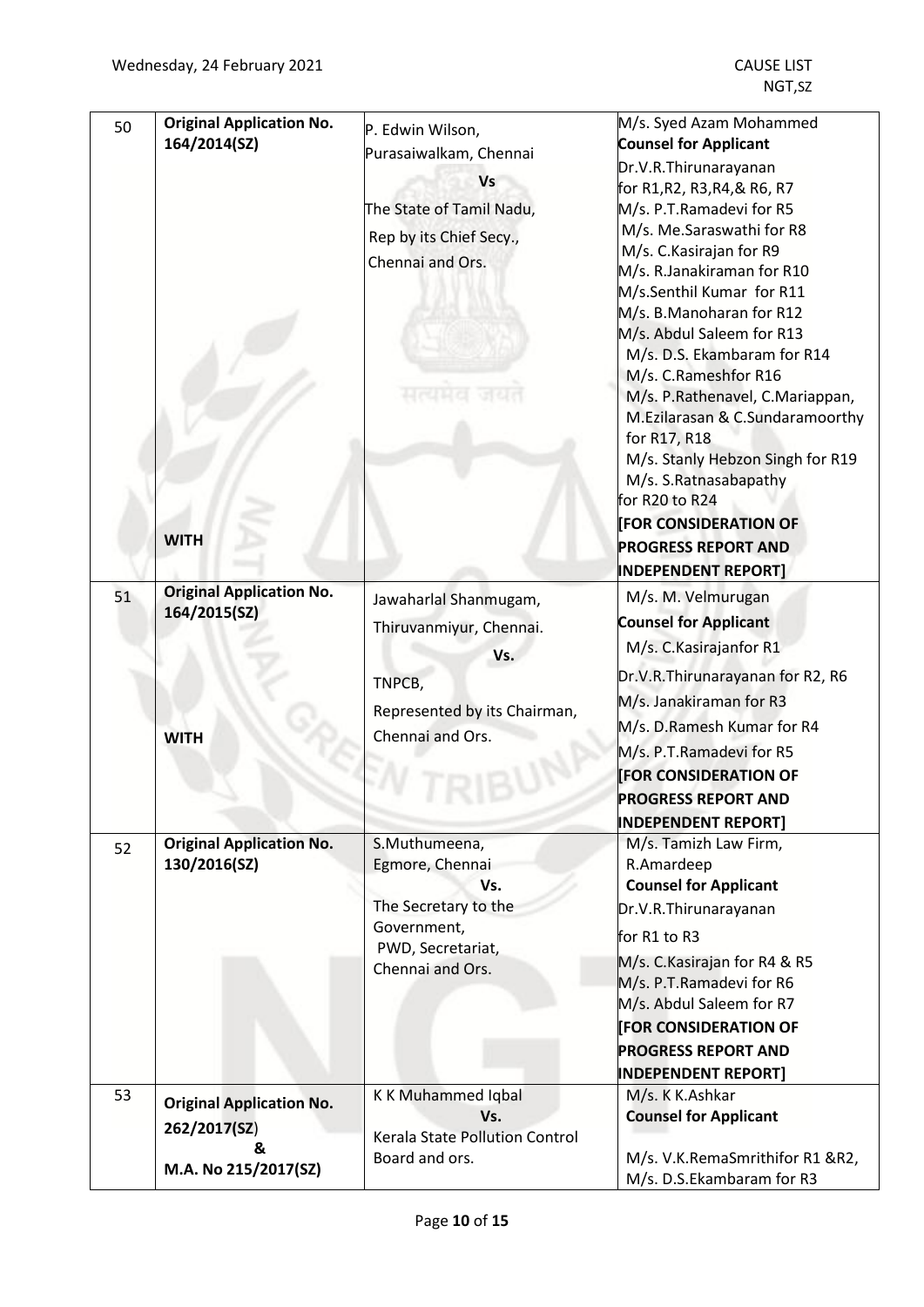|    | <b>[HEARD THROUGH VIDEO</b><br><b>CONFERENCING ON</b> |                                                | M/s. Hariraj.M.R for R4                                           |
|----|-------------------------------------------------------|------------------------------------------------|-------------------------------------------------------------------|
|    | 23.09.2020,19.01.2021,                                |                                                | [FOR OBJECTION IF ANY TO THE<br><b>REPORT AND FURTHER REPORT]</b> |
|    | 29.01.2021]                                           |                                                |                                                                   |
|    |                                                       | <b>FOR HEARING</b>                             |                                                                   |
| 54 | <b>Original Application No.</b><br>74/2017(SZ)        | V.Sankara Subramanian<br>Vs.                   | M/s. S.MuthuVairam<br><b>Counsel for Applicant</b>                |
|    |                                                       | The State of Tamil Nadu                        | Dr. Thirunarayanan for R1                                         |
|    | <b>[HEARD THROUGH VIDEO</b><br><b>CONFERENCING ON</b> | Chennai and Ors.                               | M/s. Syed Nurullah Sheriff for R2<br>M/s. C. Kasirajan for R3     |
|    | 19.05.2020,13.08.2020,                                |                                                | M/s. AbithaBanu for R4,R5                                         |
|    | 11.09.2020,24.09.2020]                                |                                                |                                                                   |
|    |                                                       | <b>SR.NO.55 WILL BE TAKEN UP ON 26.03.2021</b> |                                                                   |
| 55 | <b>Original Application No.</b>                       | Dr. Sarvabhoum Bagali                          | M/s. Aagney Sail                                                  |
|    | 144/2020 (SZ)                                         | Vs.                                            | <b>Counsel for Applicant</b>                                      |
|    |                                                       | State of Karnataka and Ors.                    | M/s. Darpan K.M for R1,R3,R5,R6                                   |
|    |                                                       |                                                | M/s. M.Sumathi for R2                                             |
|    |                                                       |                                                | M/s. Vasanth H.K.for R4                                           |
|    | <b>HEARD THROUGH VIDEO</b><br><b>CONFERENCING ON</b>  |                                                |                                                                   |
|    | 07.08.2020,29.10.2020]                                |                                                | <b>[FOR APPEARANCE OF PARTIES</b>                                 |
|    |                                                       |                                                | AND FOR FILING THEIR RESPONSE                                     |
|    |                                                       |                                                | AND ALSO FOR CONSIDERATION                                        |
|    |                                                       |                                                | OF REPORT]                                                        |
|    |                                                       | SR.NO.56 & 57 WILL BE TAKEN UP ON 24.03.2021   |                                                                   |
| 56 | <b>Driginal Application No.</b>                       | Heritage Estate Apartment                      | M/s. Abdul Azeem Kalebudde                                        |
|    | 57/2017(SZ)                                           | <b>Owners Association</b>                      | <b>Counsel for Applicant</b>                                      |
|    | &                                                     | Vs.                                            | M/s.M.R.Gokul Krishnan for R1,R6                                  |
|    | .A No.102/2020(SZ)                                    | Union of India and Ors.                        | M/s. Darpan for R2, R5, R9                                        |
|    | [FOR DIRECTION]                                       |                                                | M/s. Ajay Nandalikefor R3                                         |
|    |                                                       |                                                | M/s. Vasanth H.K for R4                                           |
|    | <b>[HEARD THROUGH VIDEO</b>                           |                                                | M/s. K.G. Vasudevan for R7                                        |
|    | <b>CONFERENCING ON</b>                                |                                                | M/s. T.V. Sekar for R8                                            |
|    | 19.08.2020,09.10.2020,<br>12.01.2021                  |                                                | M/s. Giridhar & Sai for R10                                       |
|    |                                                       |                                                | [FOR CONSIDERATION OF REPORT]                                     |
|    | <b>WITH</b>                                           |                                                |                                                                   |
| 57 | <b>APPEAL NO. 14/2020(SZ)</b>                         | YelahankaPuttenahalli Lake and                 | M/s. Abdul Azeem Kalebudde                                        |
|    | &                                                     | <b>Bird Conservation Trust (Regd)</b>          | <b>Counsel for Appellant</b>                                      |
|    | I.A. No. 48/2020(SZ)                                  | Vs.                                            | M/s. Me.Saraswathy for R1                                         |
|    | &                                                     | Ministry of Environment,                       | M/s. Vasanthi H.K for R2                                          |
|    | I.A. No. 90/2020(SZ)                                  | Forests and Climate Change,                    | M/s. Darpan for R3                                                |
|    |                                                       | Union of India and Ors.                        | M/s. Pragathi Law Chambers                                        |
|    | [HEARD THROUGH VIDEO                                  |                                                | for R4                                                            |
|    | <b>CONFERENCING ON</b>                                |                                                |                                                                   |
|    |                                                       |                                                |                                                                   |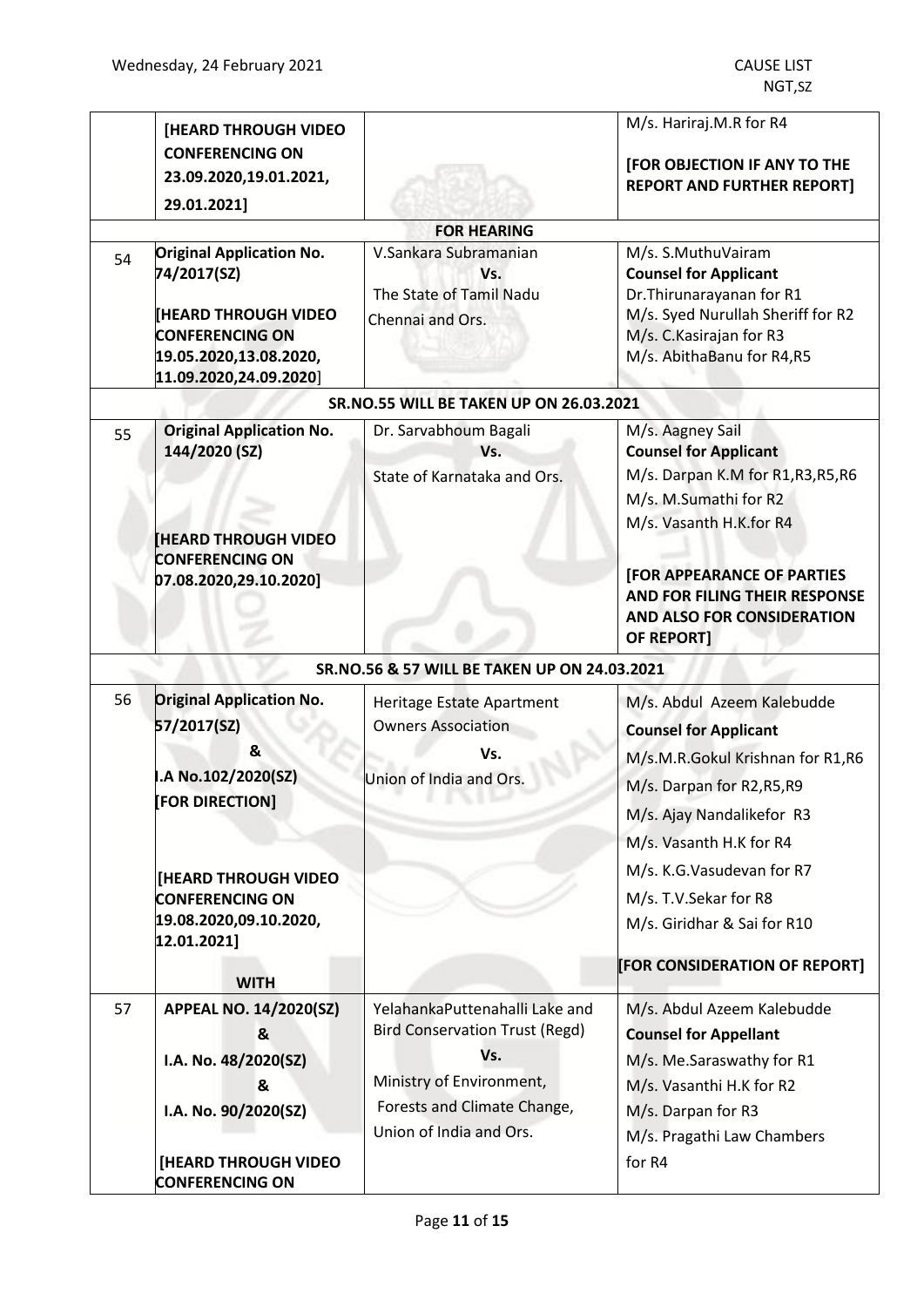|    | 13.07.2020,19.08.2020,                                                                                        |                                                                                                                                                                                                  | M/s. T.V.Sekar for R5,R6                                                                             |
|----|---------------------------------------------------------------------------------------------------------------|--------------------------------------------------------------------------------------------------------------------------------------------------------------------------------------------------|------------------------------------------------------------------------------------------------------|
|    | 21.09.2020,12.01.2021]                                                                                        |                                                                                                                                                                                                  |                                                                                                      |
|    |                                                                                                               |                                                                                                                                                                                                  |                                                                                                      |
|    |                                                                                                               | SR.NO.58 TO 61 WILL BE TAKEN UP ON 23.03.2021                                                                                                                                                    |                                                                                                      |
| 58 | <b>Original Application No.</b>                                                                               | P.Prem Kumar                                                                                                                                                                                     | M/s. T.Sai Krishnan                                                                                  |
|    | 80/2017(SZ)                                                                                                   | Vs.                                                                                                                                                                                              | <b>Counsel for Applicant</b>                                                                         |
|    | &                                                                                                             | The Secretary to the Government                                                                                                                                                                  | Dr. V.R. Thirunarayanan                                                                              |
|    | I.A. No.42/2019(SZ)                                                                                           | <b>Department of Environment</b>                                                                                                                                                                 | for R1, R2, R5, R6, R7, R8                                                                           |
|    | <b>HEARD THROUGH VIDEO</b><br><b>CONFERENCING ON</b>                                                          | And Forests Chennai and Ors.                                                                                                                                                                     | M/s. C. Kasirajan for R3, R4                                                                         |
|    | 14.08.2020,06.11.2020,                                                                                        | सत्यमय जयत                                                                                                                                                                                       | <b>FOR CONSIDERATION OF</b>                                                                          |
|    | 11.01.2021]                                                                                                   |                                                                                                                                                                                                  | <b>FURTHER STATUS REPORT]</b>                                                                        |
| 59 | <b>Original Application No.</b><br>51/2020(SZ)                                                                | Tribunal on its own motion<br><b>SUO MOTU</b> based on the News<br>Item inDinamalar Newspaper dt:<br>27.02.2020, Chennai<br>Supplementary, "Elephant Indian<br>Wild Boar dies of Electrocution". | Dr.V.R.Thirunarayanan<br>for R1, R2, R4<br>M/s. Abdul Saleem for R3,R5                               |
|    |                                                                                                               | Vs.                                                                                                                                                                                              |                                                                                                      |
|    | <b>HEARD THROUGH VIDEO</b><br><b>CONFERENCING ON</b><br>02.07.2020,20.08.2020,<br>01.10.2020]                 | The Secretary to Govt. of<br>Tamil Nadu,<br>Department of Forest,<br>Chennai and Ors.                                                                                                            | <b>[FOR CONSIDERATION OF</b><br><b>REPORT AND FOR HEARING]</b>                                       |
| 60 | <b>Original Application No.</b><br>52/2020(SZ)                                                                | Tribunal on its own motion<br><b>SUO MOTU</b> based on the News<br>Item in Dinamalar Newspaper dt:<br>28.02.2020, Chennai                                                                        | M/s. Dr. Thiru Narayanan                                                                             |
|    | [ADJOURNED THROUGH<br><b>VIDEO CONFERENCING ON</b><br>24.07.2020,28.07.2020]                                  | Supplementary, "Dried Cauvery<br>filled up with waste water".<br>Vs.                                                                                                                             | for R1 to R6, R8, R9, R10<br>M/s. C. Kasirajan for R7<br>M/s. Rajamathivanan for R11                 |
|    | <b>[HEARD THROUGH VIDEO</b><br><b>CONFERENCING ON</b><br>15.05.2020,09.10.2020,<br>05.01.2021]<br><b>WITH</b> | The Secretary to Govt. of<br>Tamil Nadu, Department of<br>Environment, Chennai and Ors.                                                                                                          | [FOR CONSIDERATION OF<br><b>FURTHER REPORT]</b>                                                      |
| 61 | <b>Original Application No.</b>                                                                               | Tribunal on its ownmotion-                                                                                                                                                                       |                                                                                                      |
|    | 67/2020(SZ)<br><b>[ADJOURNED THROUGH</b><br><b>VIDEO CONFERENCING ON</b><br>24.07.2020,28.07.2020]            | <b>SUO MOTU</b> based on the News<br>item in Dinamalar, Chennai<br>edition dated 09.05.2020, " Life<br>returns to normal , dye effulents<br>start flowing in drains".<br>Vs.                     | M/s. Dr. Thiru Narayanan<br>for R1 to R4, R6<br>M/s.C.Kasirajan for R5<br>M/s. Rajamathivanan for R7 |
|    | <b>[HEARD THROUGH VIDEO</b><br><b>CONFERENCING ON</b><br>15.05.2020,09.10.2020,<br>05.01.2021]                | The Chief Secretary to Govt. of<br>Tamil Nadu, Chennai,<br>Tamil Nadu and Ors.                                                                                                                   | [FOR CONSIDERATION OF<br><b>FURTHER REPORT]</b>                                                      |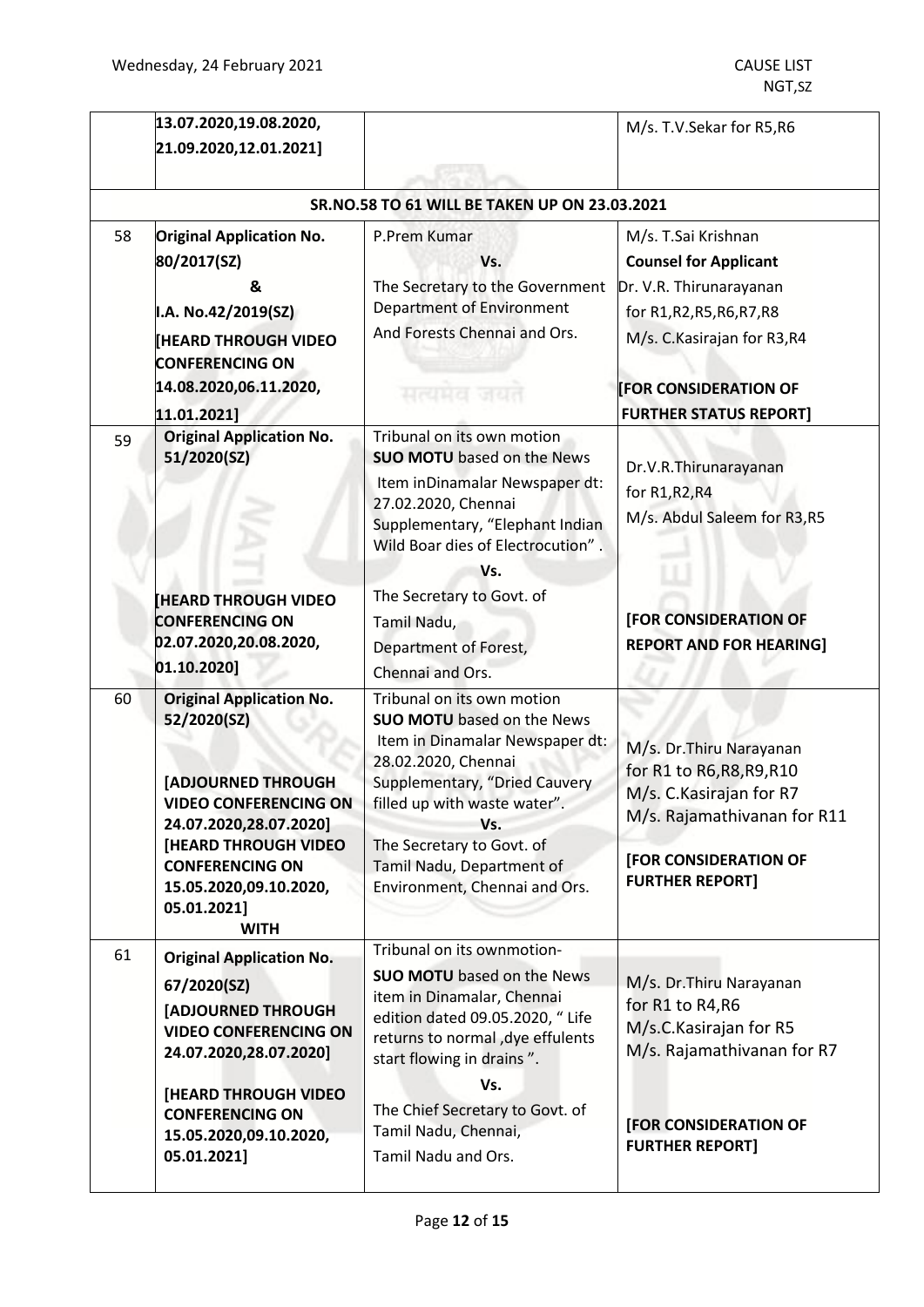| SR.NO.62,63,64 WILL BE TAKEN UP ON 26.03.2021 |                                                                                                                                                                                                     |                                                                                                                                                                                                                                                                                                            |                                                                                                                                                                                                                                                                                                                   |  |  |
|-----------------------------------------------|-----------------------------------------------------------------------------------------------------------------------------------------------------------------------------------------------------|------------------------------------------------------------------------------------------------------------------------------------------------------------------------------------------------------------------------------------------------------------------------------------------------------------|-------------------------------------------------------------------------------------------------------------------------------------------------------------------------------------------------------------------------------------------------------------------------------------------------------------------|--|--|
| 62                                            | <b>Original Application No.</b><br>88/2020(SZ)<br><b>HEARD THROUGH VIDEO</b><br><b>CONFERENCING ON</b><br>26.06.2020,01.09.2020]                                                                    | Meenava Thanthai<br>K.R.Selvaraj Kumar,<br>Meenavar Nala Sangam<br>Vs.<br>Union of India and Ors.                                                                                                                                                                                                          | M/s. G.Stanley Hebzon Singh,<br>K.Mageshwaran<br><b>Counsel for Applicant</b><br>Dr.V.R.Thiru Narayanan for R2<br>M/s. Kasirajan for R3<br>M/s. A.Ramesh Kumar, A.S.Balaji,<br>N.SurajChowdhary for R4<br><b>[FOR CONSIDERATION OF REPORT</b><br>AND COMPLETION OF PLEADINGS<br><b>AND APPEARANCE OF PARTIES]</b> |  |  |
| 63                                            | <b>Original Application No.</b><br>110/2020(SZ)<br><b>HEARD THROUGH VIDEO</b><br><b>CONFERENCING ON</b><br>20.07.2020]                                                                              | Tribunal on its own motion<br><b>SUO MOTU</b> based on the News<br>Item in Tamil newspaper Dinamala<br>Chennai Edition dt: 13.07.2020, "<br>Different Decisions on the Issue of<br>Encroachments-Save Aalapakkam<br>Lake".<br>Vs.<br>The Principal Secretary to<br>Government, Public Works                | Dr.V.R.Thirunarayanan<br>for R1 to R4, R6<br>M/s. C. Kasirajan for R5<br>M/s. P.T.Ramadevi for R7<br><b>[FOR CONSIDERATION OF</b><br><b>REPORT1</b>                                                                                                                                                               |  |  |
|                                               |                                                                                                                                                                                                     | Department, Chennai and Ors.                                                                                                                                                                                                                                                                               |                                                                                                                                                                                                                                                                                                                   |  |  |
| 64                                            | <b>Original Application No.</b><br>128/2020(SZ)<br><b>[ADJOURNED THROUGH</b><br><b>VIDEO CONFERENCING ON</b><br>28.07.2020]<br><b>[HEARD THROUGH VIDEO</b><br><b>CONFERENCING ON</b><br>30.07.2020] | Tribunal on its own motion<br><b>SUO MOTU</b> based on the News<br>Item in Dinamalar Newspaper<br>Chennai edition dt: 20.07.2020,<br>"Will the encroachment of<br>Medavakkam lake be removed<br>fairly?".<br>Vs.<br>The Principal Secretary to<br>Government, Public Works<br>Department, Chennai and Ors. | Dr.V.R.Thiru Narayanan<br>for R1 to R4, R6<br>M/s. C. Kasirajan for R5<br>M/s. P.T.Ramadevi for R7<br>[FOR CONSIDERATION OF REPORT<br><b>FILING THEIR RESPONSE]</b>                                                                                                                                               |  |  |
|                                               |                                                                                                                                                                                                     | <b>SR.NO.65 WILL BE TAKEN UP ON 30.03.2021</b>                                                                                                                                                                                                                                                             |                                                                                                                                                                                                                                                                                                                   |  |  |
| 65                                            | <b>Original Application No.</b><br>238/2020(SZ)<br>[HEARD THROUGH VIDEO                                                                                                                             | Tribunal on its own motion<br><b>SUO MOTU</b> based on the News<br>Item in The Times of India<br>Newspaper, Chennai Edition<br>dt: 29.10.2020, "Wall of gated<br>community blocks stream along<br>OMR".<br>Vs.<br>Engineer in Chief (Water                                                                 | Dr.V.R.Thirunarayanan<br>for R1 to R3                                                                                                                                                                                                                                                                             |  |  |
|                                               | <b>CONFERENCING ON</b><br>09.11.2020]                                                                                                                                                               | Resources Organisation) and Chief<br>Engineer (General),                                                                                                                                                                                                                                                   | [FOR CONSIDERATION OF<br><b>REPORT]</b>                                                                                                                                                                                                                                                                           |  |  |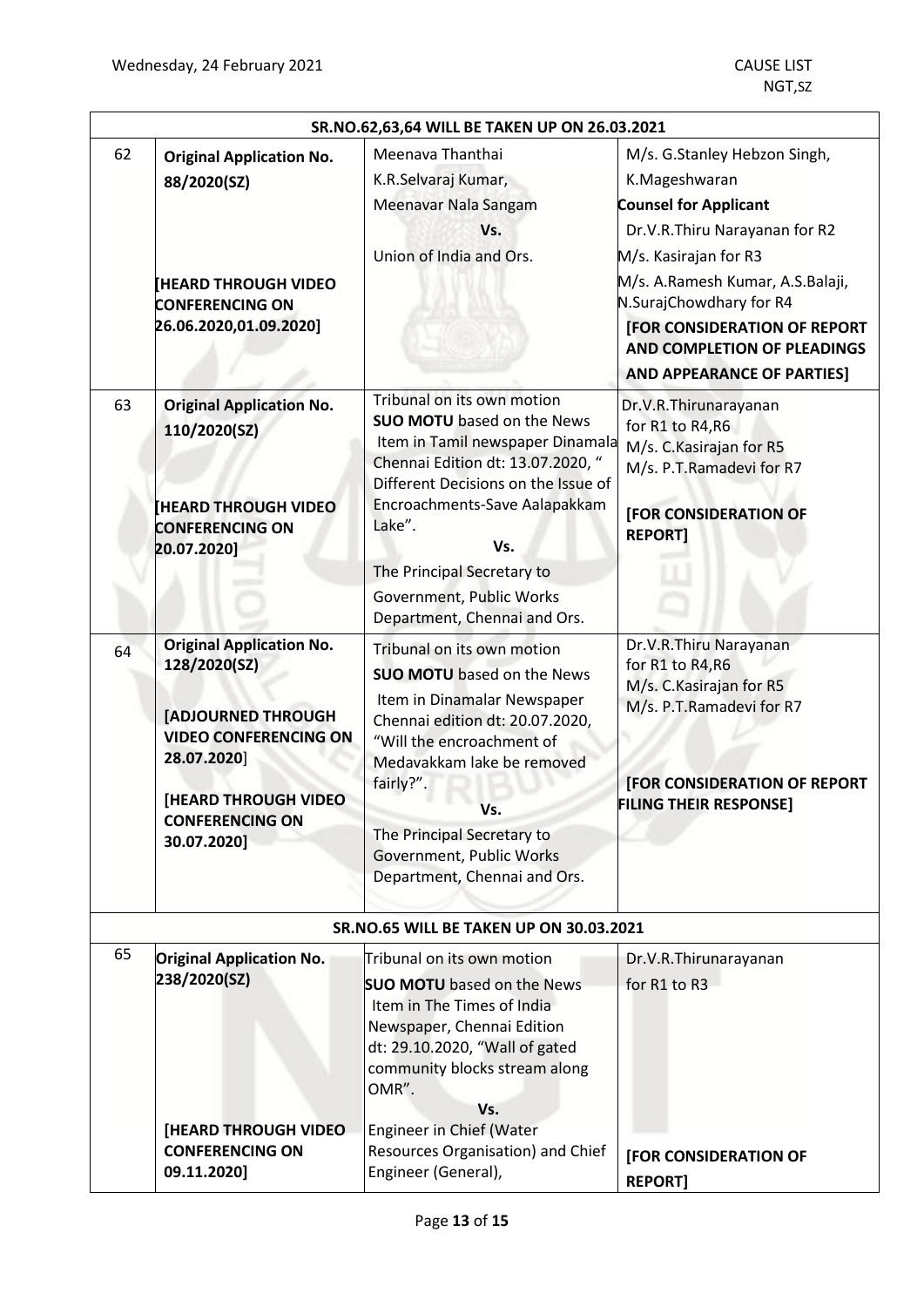|    |                                                                                                                                                                                                  | Public Works Department,                                                                                                                                                                        |                                                                                                                                                                                            |
|----|--------------------------------------------------------------------------------------------------------------------------------------------------------------------------------------------------|-------------------------------------------------------------------------------------------------------------------------------------------------------------------------------------------------|--------------------------------------------------------------------------------------------------------------------------------------------------------------------------------------------|
|    |                                                                                                                                                                                                  | Chennai and Ors.                                                                                                                                                                                |                                                                                                                                                                                            |
|    |                                                                                                                                                                                                  | SR.NO.66,67,68 WILL BE TAKEN UP ON 05.03.2021                                                                                                                                                   |                                                                                                                                                                                            |
| 66 | M.A.No.125 & 152/2016(SZ)<br>IN                                                                                                                                                                  | <b>Puducherry Environment</b><br>Protection Association,                                                                                                                                        | M/s.A.Yogeshwaran<br><b>Counsel for Applicant</b>                                                                                                                                          |
|    | ApplicationNo.103/2016(SZ)<br><b>HEARD THROUGH VIDEO</b><br><b>CONFERENCING ON</b><br>17.07.2020,17.09.2020,<br>12.10.2020,01.12.2020]                                                           | Vs.<br>Union of India,<br>New Delhi and Ors.                                                                                                                                                    | M/s.M.R.Gokul Krishnan for R1<br>M/s.Me.Sarashwathy for R2<br>M/s. C. Kasirajanfor R3 & R4<br>M/s.S.Sai Sathya Jith for R5                                                                 |
| 67 | <b>WITH</b><br>M.A.No.126/2016 (SZ)<br>IN<br>Appeal No. 123/2016(SZ)<br><b>IHEARD THROUGH VIDEO</b><br><b>CONFERENCING ON</b><br>17.07.2020,17.09.2020,<br>12.10.2020,01.12.2020]<br><b>WITH</b> | <b>Puduchery Environment Protection</b><br>Association,<br>Vs.<br>Union of India and Ors.                                                                                                       | [HEARING]<br>M/s. A.Yogeshwaran<br><b>Counsel for Appellant</b><br>M/s.M.R.Gokul Krishnan for R1<br>M/s.Me.Saraswathyfor R2<br>M/s. C. Kasirajanfor R3 & R4<br>M/s.S.Sai Sathya Jithfor R5 |
| 68 | <b>Original Application No.</b><br>161/2017(SZ)<br><b>IHEARD THROUGH VIDEO</b><br><b>CONFERENCING ON</b><br>17.07.2020,17.09.2020,<br>12.10.2020,01.12.2020]                                     | <b>Pudhucherry Environment</b><br><b>Protection Association</b><br>Vs.<br>The District Environmental<br>Engineer,<br><b>Tamil Nadu Pollution Control</b><br>Board,<br><b>Cuddalore and Anr.</b> | M/s. A.Yogeshwaran<br><b>Counsel for Applicant</b><br>M/s. C.Kasi Rajan for R1<br>M/s. Sai Sathya Jith for R2                                                                              |
|    |                                                                                                                                                                                                  | SR.NO.69 WILL BE TAKEN UP ON 18.03.2021                                                                                                                                                         |                                                                                                                                                                                            |
| 69 | <b>Original Application No.</b><br>227/2016(SZ)<br><b>ADJOURNED THROUGH</b>                                                                                                                      | SamanvayaVedika<br>Jayanagar<br>Vs.<br><b>Bangalore Metro Rail</b><br>Corporartion Ltd., and Ors.                                                                                               | M/s.CliftonD'Rozario<br><b>Counsel for Applicant</b><br>M/s. Bharadwaj Ramasubramaniam<br>for R1                                                                                           |
|    | <b>VIDEO CONFERENCING ON</b><br>24.07.2020]<br><b>HEARD THROUGH VIDEO</b><br><b>CONFERENCING ON</b><br>13.08.2020,22.09.2020]                                                                    |                                                                                                                                                                                                 | M/s.Me.Sarashwathy for R2<br>M/s. Darpan for R3<br>M/s. Vasanth H.K for R4<br>[HEARING]                                                                                                    |
|    |                                                                                                                                                                                                  | SR.NO.70,71 WILL BE TAKEN UP ON 10.03.2021                                                                                                                                                      |                                                                                                                                                                                            |
| 70 | <b>Appeal No.88/2017(SZ)</b>                                                                                                                                                                     | George Issac<br>Vs.<br>Ministry of Environment,<br>Forest & Climate Change                                                                                                                      | Mr. RajanVishnuraj &<br>Harish Vasudevan,<br><b>Counsel for Appellant</b><br>M/s. Gokul Krishnan for R1<br>M/s. Vidyalakshmi for R2                                                        |